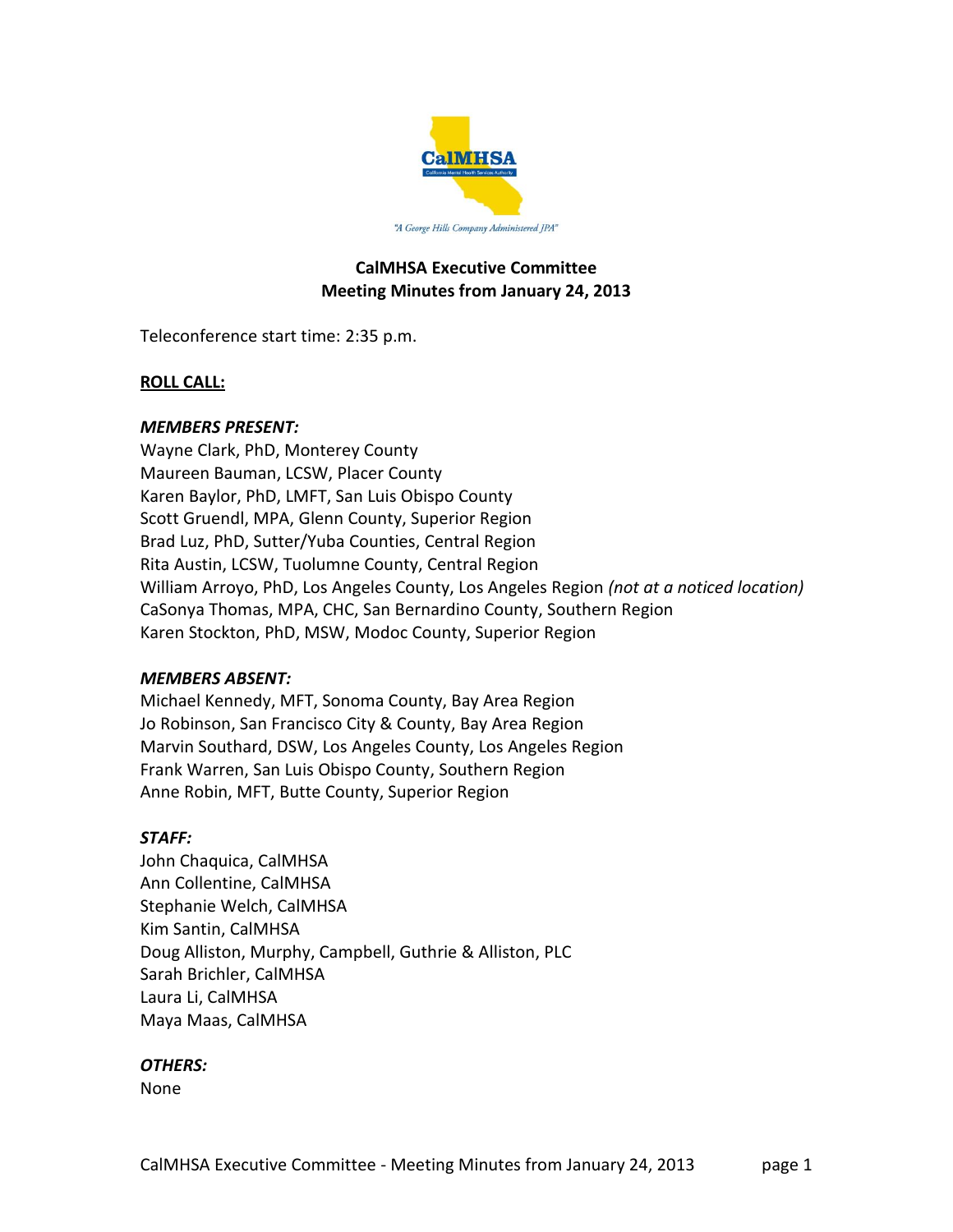## **1. CALL TO ORDER**

Wayne Clark, PhD, Monterey County, CalMHSA President, Executive Committee Chair, called the meeting to order.

# **2. ROLL CALL AND INTRODUCTIONS**

Laura Li, CalMHSA, called roll and a quorum was established at 3:02 p.m. Ms. Li asked if any members of the public were present. No members of the public identified themselves.

# **3. INSTRUCTIONS FOR PUBLIC COMMENT AND STAKEHOLDER INPUT**

Doug Alliston, Legal Counsel, reviewed the meeting process. The chair will take comment from members first. Once members have commented, he will open the subject up for public comment by call-in location followed by comment by those calling in from un-posted locations. Roll call of committee members at posted locations will be taken on substantive matters.

# **4. APPROVAL OF AGENDA AS POSTED (OR AMENDED)**

Chair Clark entertained a motion to approve the agenda as posted.

*Action: A motion was made to approve the agenda as posted.*

**Motion – Maureen Bauman, Placer County Second – Scott Gruendl, Glenn County**

Public comment was heard from the following individual(s): None

## **5. APPROVAL OF CONSENT CALENDAR**

Chair Clark entertained a motion to approve the consent calendar as posted.

## *Action: A motion was made to approve the consent calendar as posted.*

**Motion – Maureen Bauman, Placer County Second – Scott Gruendl, Glenn County**

Public comment was heard from the following individual(s): None

## **6. PROGRAM MATTERS**

# **A. Resources from Statewide Project**

Ann Collentine, CalMHSA Program Director, provided a brief overview of the resources available for county and public use from CalMHSA's program partners.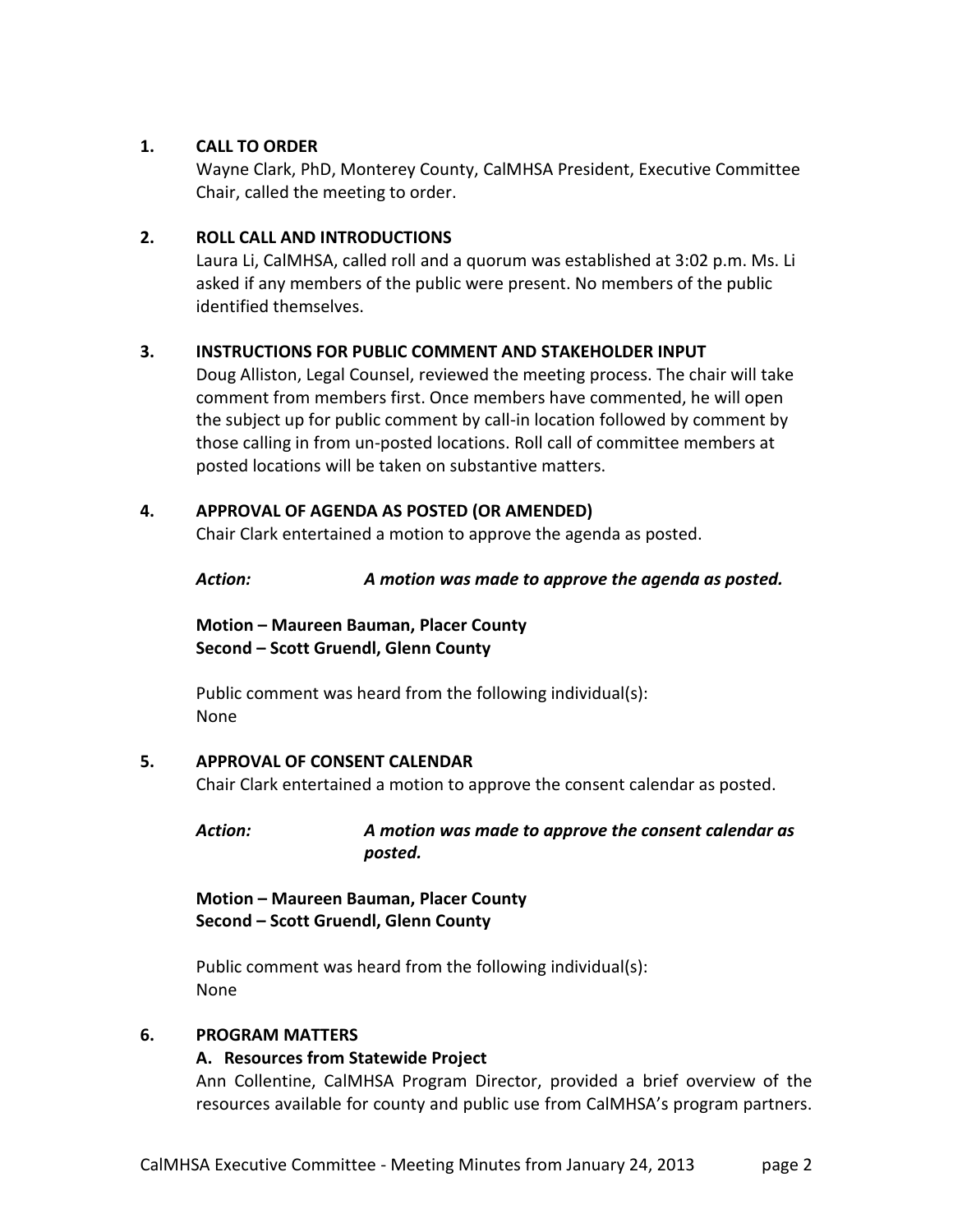Links were provided in the agenda packet and will continually be added to the CalMHSA Website and distributed via the weekly CalMHSA Express. At the request of William Arroyo, Los Angeles County, staff will create samples of the customizable resources to be presented at the February 15, 2013 board meeting.

#### *Recommendation: None, information only.*

Public comment was heard from the following individual(s): None

#### **B. Plan Update Contract Amendments**

Ms. Collentine explained the oversight in funding amounts recommended to the board at the December 13, 2012 meeting for the Institute on Aging and the University of California. Both contract amendments were approved at the December 13, 2012 board meeting.

# *Action: Approval of increasing the range of funding allocation for Institute on Aging by \$50,000, or up to \$282,920, and for the University of California by \$19,224, or up to \$877,224.*

## **Motion – Karen Stockton, Modoc County Second – Brad Luz, Sutter/Yuba County**

| <b>Wayne Clark</b>     | Aye | <b>Rita Austin</b>     | Aye    |
|------------------------|-----|------------------------|--------|
| <b>Maureen Bauman</b>  | Aye | <b>Marvin Southard</b> | *      |
| <b>Karen Baylor</b>    | Aye | <b>William Arroyo</b>  | ***    |
| <b>Scott Gruendl</b>   | Aye | <b>CaSonya Thomas</b>  | Aye    |
| <b>Michael Kennedy</b> | *   | <b>Frank Warren</b>    | *      |
| <b>Jo Robinson</b>     | *   | <b>Karen Stockton</b>  | Aye    |
| <b>Brad Luz</b>        | Aye | <b>Anne Robin</b>      | $\ast$ |

**\*Not Present \*\*Abstain \*\*\*Not at a noticed location**

#### **Motion passed unanimously.**

Public comment was heard from the following individual(s): None

## **7. ADMINISTRATIVE MATTERS**

## **A. Amended Travel Policy(ies)**

John Chaquica, CalMHSA Executive Director, provided an overview of the changes being recommended to the non-board committee member and the board of directors' travel policies. Both policies would include changes which would bring them in line with the current procurement policy, giving the CalMHSA Executive Director the authority to approve expense reimbursement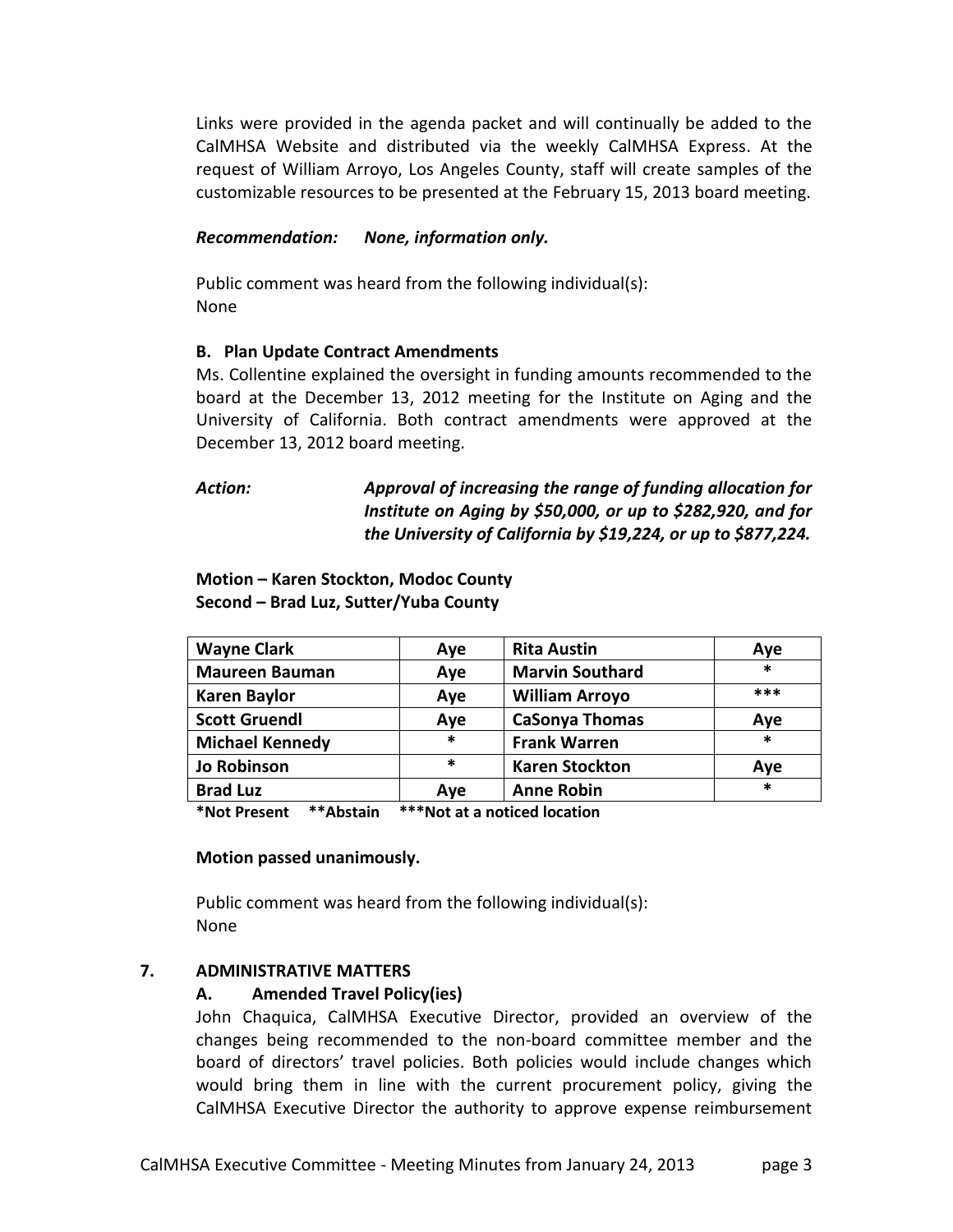requests under \$5,000 and requests for an amount up to \$100,000 to be approved by the President and Treasurer of the Board (per event). In addition, to receive reimbursement under the proposed member policy, an approved county must be designated as a "hardship county," for one year. As the current policies state, there is a yearly cap per county or non-board committee member of \$600.

The amendment to the board of directors' travel policy came up specifically in regard to having the county liaisons participate in some of the travel related events around the PEI Statewide Projects. The amended policy would expedite the process without tying up the Executive Committee's time.

Rita Austin, Tuolumne County, asked if there was ever a time when the Executive Committee was not in agreement with travel expenses. Mr. Chaquica responded that he did not recall there ever being an issue in regard to travel expenses. He added that all expenses are reviewed and signed by the treasurer. This amendment would also assist with any future travel for the county staff who participates on the Finance Committee as well as the State Hospital Bed Work Group.

Dr. Arroyo expressed concern with extending the board of directors travel policy to cover more than just the delegated board member and his or her alternate, preferring to use funds for programs and initiatives instead of for county travel. He stated the need for this proposal to be given serious consideration by the board. Upon further discussion, a motion was made and approved to table the proposed changes as recommended.

*Recommendation: Approval of the Amended Non-Board Committee Member Travel Policy and Amended Board of Directors Travel Policy.*

*Action: To table the proposed changes to the travel policies.*

**Motion – Karen Stockton, Modoc County Second – Rita Austin, Tuolumne County**

| <b>Wayne Clark</b>     | Aye     | <b>Rita Austin</b>     | Aye |
|------------------------|---------|------------------------|-----|
| <b>Maureen Bauman</b>  | Aye     | <b>Marvin Southard</b> | *   |
| <b>Karen Baylor</b>    | Aye     | <b>William Arroyo</b>  | *** |
| <b>Scott Gruendl</b>   | Aye     | <b>CaSonya Thomas</b>  | Aye |
| <b>Michael Kennedy</b> | *       | <b>Frank Warren</b>    | *   |
| <b>Jo Robinson</b>     | *       | <b>Karen Stockton</b>  | Aye |
| <b>Brad Luz</b>        | Opposed | <b>Anne Robin</b>      | *   |

**\*Not Present \*\*Abstain \*\*\*Not at a noticed location**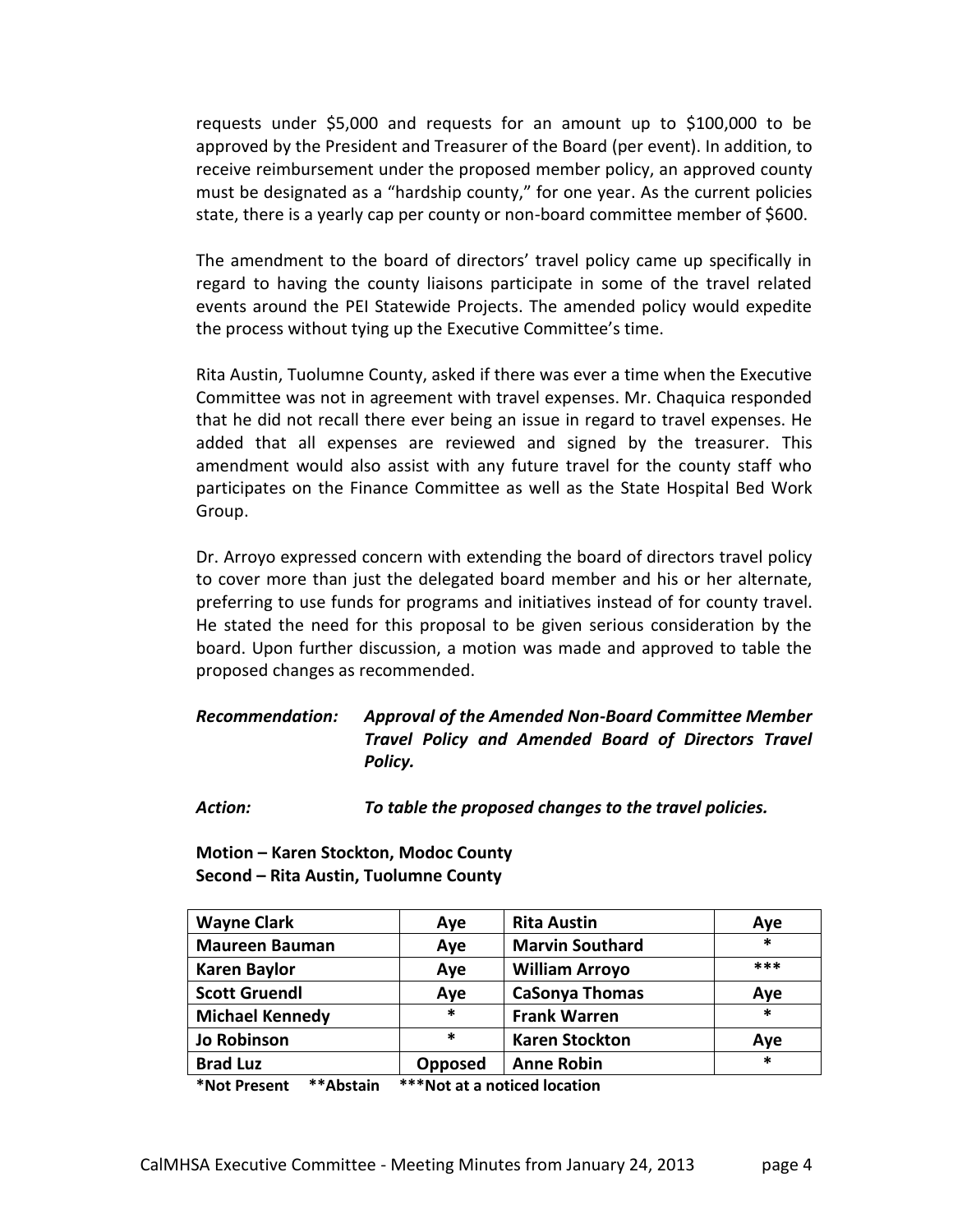Public comment was heard from the following individual(s): None

# **8. GENERAL DISCUSSION**

- **A. Report from CalMHSA President – Wayne Clark**
	- **a. Strategic Planning Task Force**
	- **b. American Journal of Public Health Article**
	- **c. Finance Committee Task Force**
	- **d. Other**

Chair Clark notified the Committee of the Strategic Planning Task Force's first meeting on February 1, 2013 to discuss the list of ideas previously discussed. The second meeting will take place during the February Policy Forum in Sacramento. The Strategic Planning Session will take place on April 12, 2013. The American Journal of Public Health article has been accepted and will be published in the journal in the next month or two. As a side note, Chair Clark noted Senator Darrell Steinberg's references to several of the CalMHSA statewide prevention activities in his presentation to Vice President Biden regarding violence prevention. The Finance Committee Task Force is scheduled to meet on January 25, 2013 to discuss the contractual relationship with George Hills Company.

# *Recommendation: Discussion and/or action as deemed appropriate.*

Public comment was heard from the following individual(s): None

## **B. Report from CalMHSA Executive Director – John Chaquica**

- **a. Department of Health Care Services No-cost Extension**
- **b. State Hospital Beds**
- **c. CalMHSA Projects Funding Model**
- **d. Paschal/Roth Agreement Amendment**
- **e. General**

Mr. Chaquica provided an update on the discussion with Department of Health Care Services regarding a no-cost extension. There was a meeting in October at which there was a receptive response. The discussions stalled in December and a new DHCS staff member is being assigned.

Staff will be sending out an email regarding the MOU and the results of discussion with Department of State Hospitals (DSH) staff. The Work Group met with DSH staff and CMHDA staff on January 15, 2013. DSH was under the impression that CMHDA was disinterested in being a party to the discussion, to which CMHDA indicated they never made such comments. As well DSH stated feedback from the counties was that there was an interest in simplifying the agreement and therefore movement to an MOU was of interest. However, DSH never felt the counties would want to have input in what that MOU might look